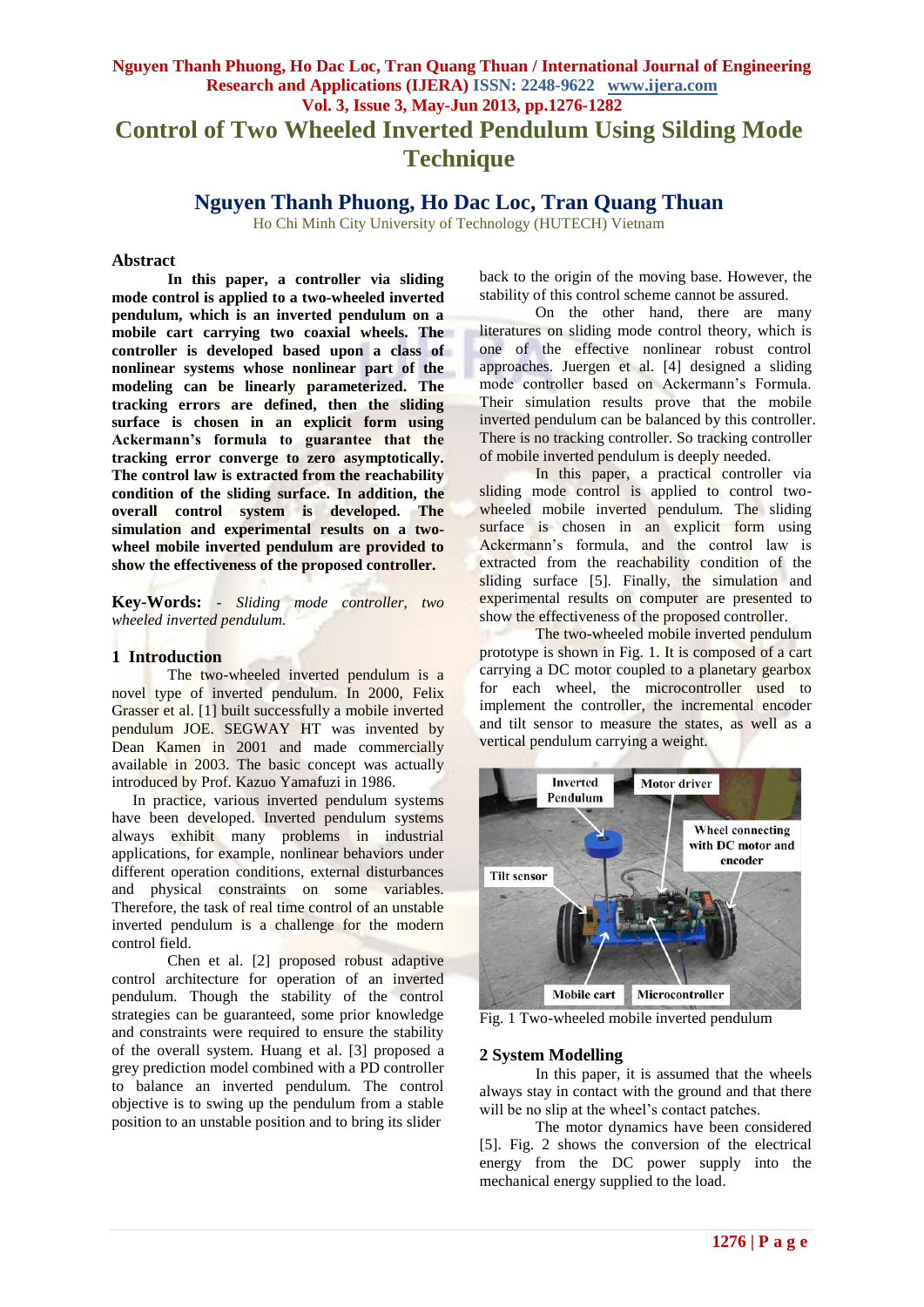## **Nguyen Thanh Phuong, Ho Dac Loc, Tran Quang Thuan / International Journal of Engineering Research and Applications (IJERA) ISSN: 2248-9622 www.ijera.com Vol. 3, Issue 3, May-Jun 2013, pp.1276-1282**



Fig. 2 The diagram of DC motor

The motor model is given as follows [6],

$$
T_m = \frac{K_m}{R} V - \frac{K_m K_e}{R} \omega \tag{1}
$$

Parameters are given in Appendix A.

#### **Straight Motion Modeling**

In straight motion modeling of mobile inverted pendulum, the left and right wheels are driven under identical velocity, i.e.,  $\dot{x}_l = \dot{x}_k = \dot{x}_r$ .

The modeling can be linearized by assuming  $\varphi = \phi$ , where  $\phi$  represents a small angle from the vertical direction,

$$
\cos \varphi = 1, \sin \varphi = \phi, \left(\frac{d\varphi}{dt}\right)^2 = 0 \tag{2}
$$

The dynamics equation in the straight motion is as follows [6],

$$
\dot{x} = Ax + bu
$$
  
\n
$$
A = \begin{bmatrix} 0 & 1 & 0 & 0 \\ 0 & a_{22} & a_{23} & 0 \\ 0 & 0 & 0 & 1 \\ 0 & a_{42} & a_{43} & 0 \end{bmatrix}, x = \begin{bmatrix} x_r \\ \dot{x}_r \\ \phi \\ \dot{\phi} \end{bmatrix}, b = \begin{bmatrix} 0 \\ b_2 \\ 0 \\ b_4 \end{bmatrix},
$$
\n(3)

where  $a_{22}, a_{23}, a_{42}, a_{43}, b_2, b_4$  and d are defined as a function of the system's parameters, which are given in Appendix B.

Tracking error is defined as

$$
e_1 = x_r - x_d,
$$
  
\n
$$
e_2 = \dot{x}_r - \dot{x}_d,
$$
  
\n
$$
e_3 = \phi - \phi_d,
$$
  
\n
$$
e_4 = \dot{\phi} - \dot{\phi}_d
$$
\n(4)

where  $x_d$  is desired value,  $\phi_d$  is desired inverted pendulum angle.



Fig. 3 Free body of motion modeling

From Eq. (4), the followings are obtained.  
\n
$$
x_r = x_d + e_1
$$
\n
$$
\dot{x}_r = \dot{x}_d + e_2 = \dot{x}_d + \dot{e}_1
$$
\n
$$
\ddot{x}_r = \ddot{x}_d + \dot{e}_2
$$
\n
$$
\phi = \phi_d + e_3
$$
\n
$$
\ddot{\phi} = \dot{\phi}_d + e_4 = \dot{\phi}_d + \dot{e}_3
$$
\n
$$
\ddot{\phi} = \ddot{\phi}_d + \dot{e}_4
$$
\nFrom Eq. (5), the following can be obtained  
\n
$$
e_2 = \dot{e}_1
$$
\n(6)

 $e_4 = \dot{e}_3$ Substituting Eq.  $(5)$  into Eq.  $(3)$ , the following can be obtained.

$$
\begin{bmatrix} \dot{x}_d + \dot{e}_1 \\ \ddot{x}_d + \dot{e}_2 \\ \dot{\phi}_d + \dot{e}_3 \\ \dot{\phi}_d + \dot{e}_4 \end{bmatrix} = A \begin{bmatrix} x_d + e_1 \\ \dot{x}_d + e_2 \\ \dot{\phi}_d + e_3 \\ \dot{\phi}_d + e_4 \end{bmatrix} + bu \tag{7}
$$

Rearranging Eq. (7), the following can be obtained  
\n
$$
\begin{bmatrix} \dot{e}_1 \\ \dot{e}_2 \\ \dot{e}_3 \\ \dot{e}_4 \end{bmatrix} = A \begin{bmatrix} e_1 \\ e_2 \\ e_3 \\ e_4 \end{bmatrix} + bu + A \begin{bmatrix} x_d \\ \dot{x}_d \\ \dot{x}_d \\ \dot{\phi}_d \end{bmatrix} - \begin{bmatrix} \dot{x}_d \\ \ddot{x}_d \\ \dot{\phi}_d \end{bmatrix}
$$
\n(8)

where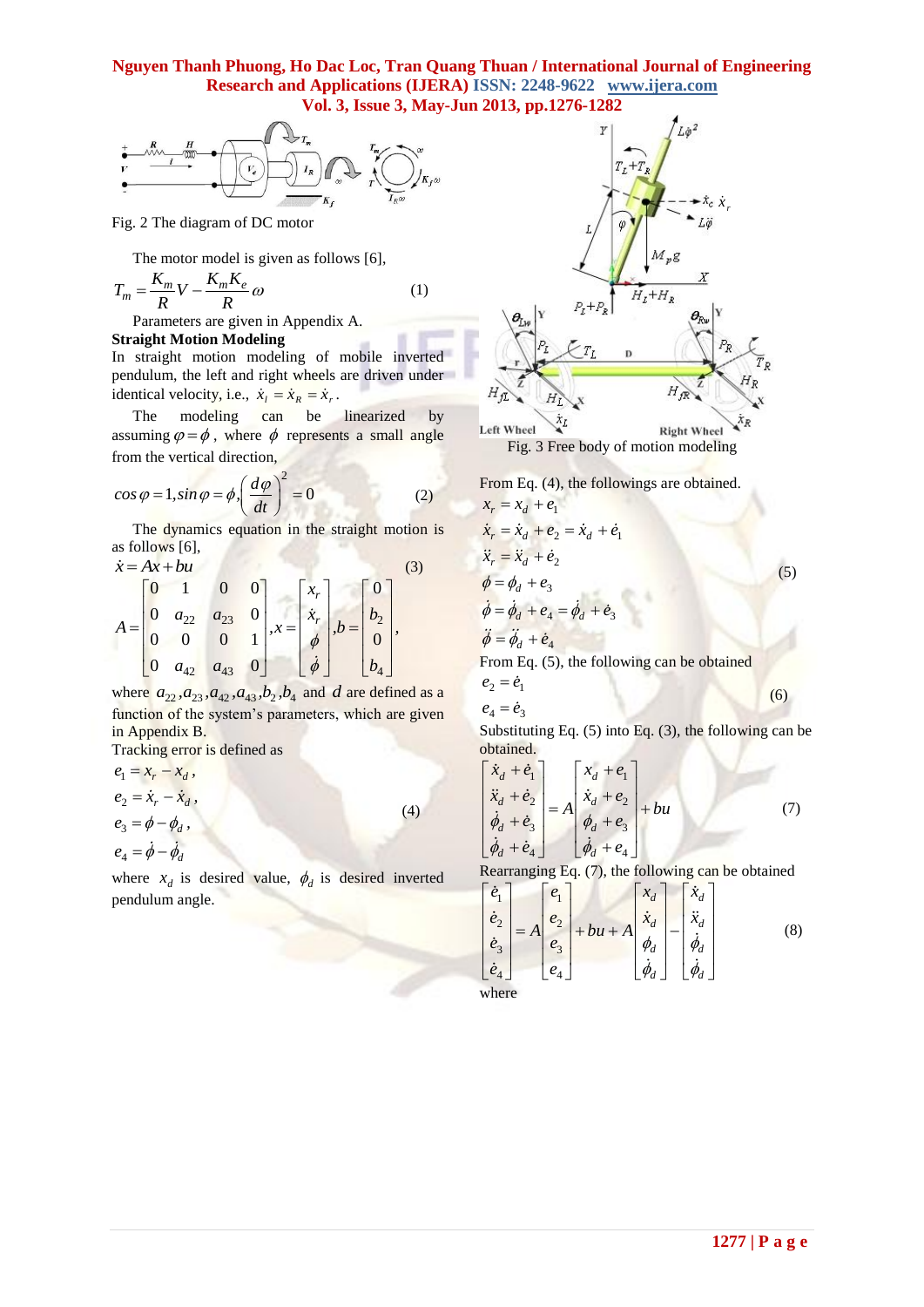# **Nguyen Thanh Phuong, Ho Dac Loc, Tran Quang Thuan / International Journal of Engineering Research and Applications (IJERA) ISSN: 2248-9622 www.ijera.com**

**Vol. 3, Is sue 3, May-Jun 2013, pp.1276-1282**  
\n
$$
A\begin{bmatrix} x_d \\ \dot{x}_d \\ \dot{\phi}_d \\ \dot{\phi}_d \end{bmatrix} = \begin{bmatrix} \dot{x}_d \\ \ddot{x}_d \\ \dot{\phi}_d \\ \ddot{\phi}_d \end{bmatrix} = \begin{bmatrix} \dot{x}_d \\ a_{22}\dot{x}_d + a_{23}\phi_d \\ \dot{\phi}_d \\ a_{42}\dot{x}_d + a_{43}\phi_d - \ddot{x}_d \\ 0 \\ 0 \\ a_{42}\dot{x}_d + a_{43}\phi_d - \ddot{\phi}_d \end{bmatrix} - \begin{bmatrix} \dot{x}_d \\ \ddot{x}_d \\ \dot{\phi}_d \\ \ddot{\phi}_d \end{bmatrix}
$$
\nwhere static controller  
\n with the static system is no  
\n makes sliding surface a  
\n The static system is no  
\n  $\dot{e} = Ae + bu_a$   
\n The static controller  
\n formula as follows:  
\n $u_a = -k^T e$   
\n $k^T = h^T P(A), h^T = [0, \text{ or } k^T] = h^T P(A), h^T = 0$ 

From Eq. (8), the following error dynamic equation of mobile inverted pendulum is obtained:  $\dot{e} = Ae + bu + d$  (9)

.

where 
$$
e = \begin{bmatrix} e_1 \\ e_2 \\ e_3 \\ e_4 \end{bmatrix}
$$
,  $b = \begin{bmatrix} 0 \\ b_2 \\ 0 \\ b_4 \end{bmatrix}$ ,  $d = \begin{bmatrix} 0 \\ d_2 \\ 0 \\ d_4 \end{bmatrix}$ .

Rearranging Eq. (9), the following can be obtained

$$
\dot{e} = Ae + b\left(u + \tilde{d}\right) = Ae + bu_1\tag{10}
$$

where  $u_1 = u + d$ .

#### **Proof of Eq. (10)**

$$
bd = d \tag{11}
$$

Because  $b$  is not square matrix, the following is obtained by pseudo inverse of *b*

$$
\tilde{d} = (b^T b)^{-1} b^T d \quad \text{for } |b^T b| \neq 0 \tag{12}
$$
\nwhere  $b^T b = [0 \quad b_2 \quad 0 \quad b_4] \begin{bmatrix} 0 \\ b_2 \\ 0 \\ b_4 \end{bmatrix} = b_2^2 + b_4^2$ .

If  $b_2 = 0$  and  $b_4 = 0(b = 0)$ , Eq. (10) is given as

<sup>'</sup>4

*b*

$$
\dot{e} = Ae
$$
\nIf  $b_2^2 + b_4^2 > 0$ , (13)

$$
\tilde{d} = (b^T b)^{-1} b^T d = \frac{b_2 d_2 + b_4 d_4}{b_2^2 + b_4^2}
$$
\n(14)

In this paper,  $b_2^2 + b_4^2 > 0$ ,  $x_d$  and  $\phi_d$  are consider as constant, so

$$
\tilde{d} = \frac{b_2 a_{23} + b_4 a_{43}}{b_2 \cdot b_2 + b_4 \cdot b_4} \phi_d
$$
\n(15)

where  $\phi_d$  is constant, so d is also constant.

## **3 Controller Design**

The control law  $u$  is defined as

$$
u_1 = u + \tilde{d} = u_a + u_2 \tag{16}
$$

where static controller  $u_a$  contributes the design of sliding surface, and dynamic controller  $u_2$  directly makes sliding surface attractive to the system state. The static system is nominal system as follows:  $\dot{e} = Ae + bu_a$  (17)

The static controller is given by Ackermann's formula as follows:

$$
u_a = -k^T e
$$
 (18)  
\n
$$
k^T = h^T P(A), h^T = [0, 0, 0, 1] [b, Ab, A^2 b, A^3 b]^{-1},
$$
  
\n
$$
P(\lambda) = (\lambda - \lambda_1) (\lambda - \lambda_2) (\lambda - \lambda_3) (\lambda - \lambda_4)
$$
  
\nwhere  $\lambda_1, \lambda_2, \lambda_3, \lambda_4$  are the desired eigenvalues and  
\n $P(\lambda)$  is characteristic polynomial of Eq. (17).  
\nSubstituting Eq. (18) into Eq. (17) the equation of

Substituting Eq. (18) into Eq. (17), the equation of closed loop system is obtained as

$$
\dot{e} = \left(A - bk^T\right)e\tag{19}
$$

The sliding surface is chosen as

$$
S = CT e, CT = hT P1(A)
$$
  
where  $P_1(\lambda) = (\lambda - \lambda_1)(\lambda - \lambda_2)(\lambda - \lambda_3)$ , (20)

$$
\equiv p_1 + p_2 \lambda + p_3 \lambda^2 + \lambda^3.
$$

## **Proof of Eq. (20)**

The left eigenvector  $C^T$  of  $A - bk^T$  associated with  $\lambda_4$  satisfies

$$
C^T(A-bk^T) = C^T \lambda_4 \tag{21}
$$

Rearranging Eq. (21) can be obtained as

$$
C^{T}(A - \lambda_{4}I) = C^{T}bk^{T}
$$
\n
$$
C^{T}b = h^{T}(A - \lambda_{1}I)(A - \lambda_{2}I)(A - \lambda_{3}I)b
$$
\n(22)

$$
= [0,0,0,1] \Big[ b, Ab, A^2b, A^3b \Big]^{-1}
$$
  
=  $[0,0,0,1] \Big[ b, Ab, A^2b, A^3b \Big]^{-1}$   

$$
\Big[ b \quad Ab \quad A^2b \quad A^3b \Big] \Big[ p_1 \quad p_2 \quad p_3 \quad 1 \Big]^T
$$

$$
\begin{bmatrix} b & Ab & A^2b & A^3b \end{bmatrix} \begin{bmatrix} p_1 & p_2 & p_3 & 1 \end{bmatrix}^T
$$
  
= 1

Substituting Eqs. (18), (20) and (23) into Eq. (22) yields *T T T k C ( A I ) h P( A )( A I )*

$$
k^{T} = C^{T} (A - \lambda_{4} I) = h^{T} P_{1}(A) (A - \lambda_{4} I)
$$
  

$$
k^{T} = h^{T} P(A)
$$

Substituting Eqs.  $(16)$  and  $(18)$  into Eq.  $(10)$ , the dynamic controller as perturbed system is obtained as follows:

$$
\dot{e} = (A - bk^{T})e + bu_{2}
$$
\n(A new variable z is defined as\n
$$
z = \begin{bmatrix} e^{1} \\ \cdots \\ S \end{bmatrix} = \begin{bmatrix} I & 0 \\ \cdots \\ C^{T} \end{bmatrix} e = Te
$$
\n(25)

where  $e^1 = [e_1, e_2, e_3]$  $e^1 = [e_1, e_2, e_3]^T$  is the first three error variables of *e* and  $S = C^T e$  becomes the last state variable of *z* .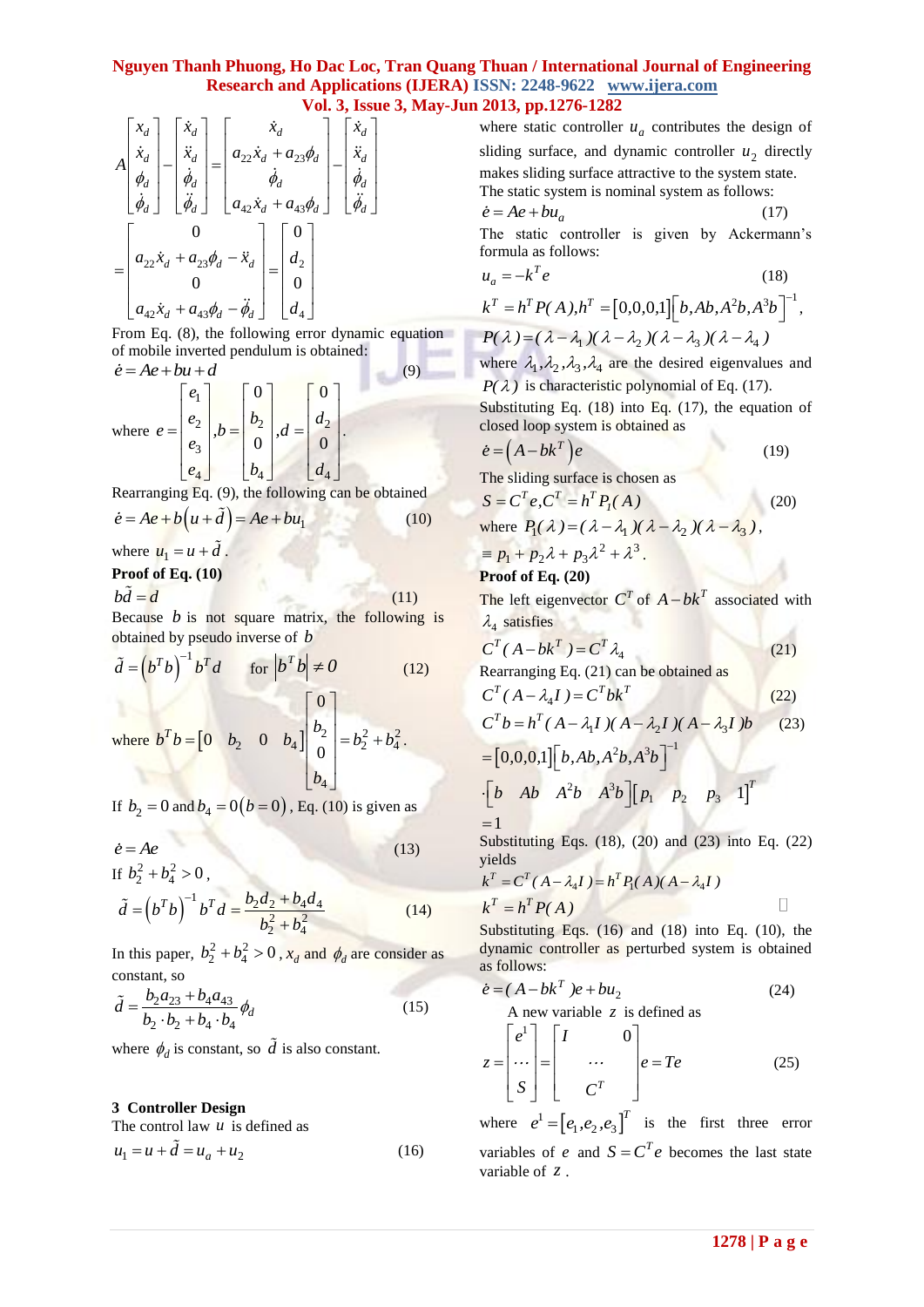## **Nguyen Thanh Phuong, Ho Dac Loc, Tran Quang Thuan / International Journal of Engineering Research and Applications (IJERA) ISSN: 2248-9622 www.ijera.com Vol. 3, Issue 3, May-Jun 2013, pp.1276-1282**

The new coordinate system can be obtained as  
\n
$$
\dot{z} = T(A - bk^T)T^{-1}z + Tbu_2 = \overline{A}z + \overline{B}u_2
$$
\n(26)  
\nThe transformed system is

$$
\dot{e}^1 = A_1 e^1 + a_1 S + b^1 u_2 \tag{27}
$$

$$
\dot{S} = \lambda_4 S + u_2 \tag{28}
$$

where  $b^{1} = [b_{1}, b_{2}, b_{3}]^{T}$  $b^1 = [b_1, b_2, b_3]^T$ ,

where 
$$
b^1 = [b_1, b_2, b_3]^T
$$
,  
\n
$$
\overline{A} = T(A - bk^T)T^{-1} = \begin{bmatrix} A_1 & a_1 \\ 0 & \lambda_4 \end{bmatrix}, \overline{B} = Tb = \begin{bmatrix} b^1 \\ 1 \end{bmatrix}.
$$

#### *A* is shown in details in Appendix C **Proof of (28)**

Differentiating Eq. (20) and substituting Eqs. (10),

(21) and (23), the following can be reduced into  
\n
$$
\dot{S} = C^T \dot{e} = C^T \left[ \left( A - bk^T \right) e + bu_2 \right]
$$
\n
$$
= C^T \left( A - bk^T \right) e + C^T bu_2
$$
\n
$$
= \lambda_4 C^T e + u_2 = \lambda_4 S + u_2 \tag{29}
$$
\nThe dynamic controller is chosen as  
\n
$$
u_2 = -M (e, t) sign(S) \tag{30}
$$

where  $M(e,t) > \left| \lambda_4 C^T e \right|$ .

## **Proof of (30)**

According to reachability condition  $\lim S \cdot S \le 0$ ,  $\overline{0}$ *S*  $\rightarrow$ 

the followings must be satisfied,

**i**)  $S > 0$  and  $\dot{S} < 0$  $\dot{S} = \lambda_4 C^T e + u_2 < 0$  $u_2 < -\lambda_4$   $C^T e$  $-M(e,t)$ sign(S) <  $-\lambda_4 C^T e$  $M(e,t) > \lambda_4 C^T e$ **ii**)  $S < 0$  and  $\dot{S} > 0$  $\dot{S} = \lambda_4 C^T e + u_2 > 0$  $u_2$  >  $-\lambda_4 C^T e$  $-M(e,t)$ sign(S) >  $-\lambda_4 C^T e$ 

$$
M(e,t) < -\lambda_4 C^T e
$$

From Eqs. (16) and (18), the control law is given as

 $\Box$ 

$$
u = -k^T e + u_2 - \tilde{d}
$$
 (31)

## **4 Hardware Design**

The control system is specially designed for two-wheeled mobile inverted pendulum. The control system is based on the integration of three PIC16F877s: two for servo controllers and one for main controller. The main controller which is functionalized as master links to the two servo controllers, as slave, via I2C communication. The total configuration of the control system is shown in Fig. 4.



## **5 Simulation and Experimental Results**

The parameters for two-wheeled mobile inverted pendulum used for simulation are given in Table 1.

|  | Table 1 System numerical values |  |
|--|---------------------------------|--|
|  |                                 |  |

| Parameters       | Values | Units            |
|------------------|--------|------------------|
| r                | 0.05   | $\boldsymbol{m}$ |
| $M_p$            | 1.13   | Kg               |
| $I_p$            | 0.004  | $Kg \cdot m^2$   |
| $K_e$            | 0.007  | Vs / rad         |
| $K_m$            | 0.006  | Nm/A             |
| $\boldsymbol{R}$ | 3      | $\Omega$         |
| $M_w$            | 0.03   | Kg               |
| $I_w$            | 0.001  | $Kg \cdot m^2$   |
| $\underline{L}$  | 0.07   | $\boldsymbol{m}$ |
| $\overline{g}$   | 9.8    | $m/s^2$          |

Substituting system's parameters into Eqs. (24), the

Substituting system 3 parameters into Eqs. (24), the state space equation can be rewritten as follows:

\n
$$
\dot{e} = \begin{bmatrix}\n0 & 1 & 0 & 0 \\
-0.4228 & -0.8809 & -2.1459 & 0.8822 \\
0 & 0 & 0 & 1 \\
4.3309 & 9.1060 & -34.5772 & -9.1191\n\end{bmatrix} e
$$
\n
$$
+ \begin{bmatrix}\n0 \\
0.1989 \\
0 \\
-2.0565\n\end{bmatrix} u_2
$$
\n(32)

where  $\lambda_1 = -1, \lambda_2 = -2, \lambda_3 = -3, \lambda_4 = -4$ .

It is readily shown that the rank of the controllability matrices is full.

Simulation has been done for the proposed controller to be used in the practical field. In addition, the controller was applied to the two-wheeled inverted pendulum for the experiment. It is shown that the proposed controller can be used in the practical field. In the case of straight motion modeling, the parameters of the sliding surface are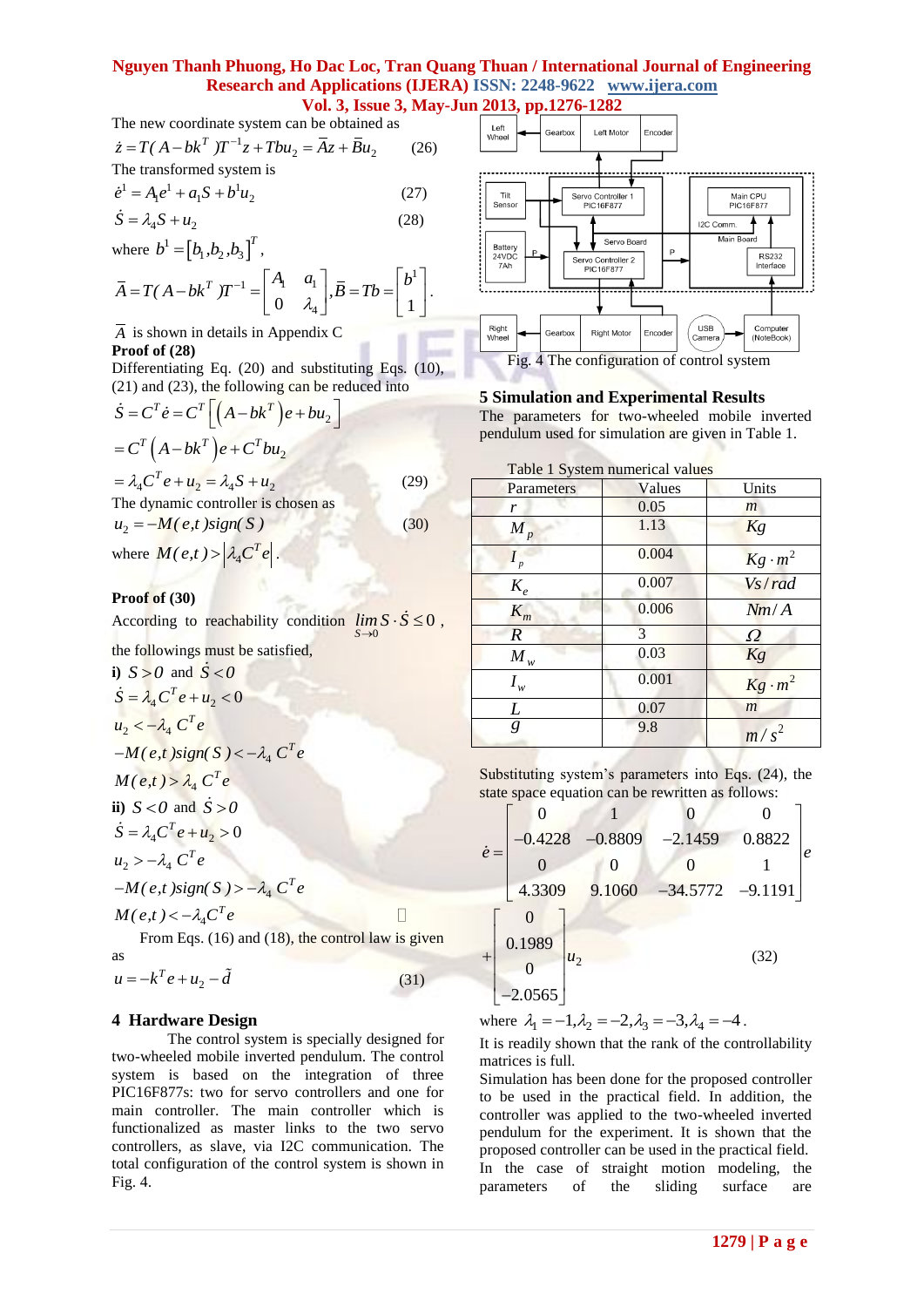## **Nguyen Thanh Phuong, Ho Dac Loc, Tran Quang Thuan / International Journal of Engineering Research and Applications (IJERA) ISSN: 2248-9622 www.ijera.com Vol. 3, Issue 3, May-Jun 2013, pp.1276-1282**

 $\lambda_1 = -1$ ,  $\lambda_2 = -2$ ,  $\lambda_3 = -3$ ; the parameters of the control law is  $M_0 = 40$ ; the initial values  $x_r$ ,  $\phi$  are zero, and initial errors are  $e_1 = -1.0m$  and  $e_3 = -0.1 rad$ .

Fig. 5 shows that the cart position error has the convergent time of 5 seconds. Fig. 6 shows that the inverted pendulum angle error is bounded around zero after 4 seconds. Fig. 7 shows the sliding surface to converge zero very fast in simulation.



**Time(s)**

Fig.7 Sliding surface

Fig. 8 shows controller  $u_1$  versus time. Fig. 9 shows controller  $u_2$  versus time. Fig. 10 presents control law *u* of mobile inverted pendulum to track reference.



The experimental results in stable condition are given after errors converge through Figs.(11)  $\sim$  (13). The encoder voltage is shown in Fig. 11. Fig. 12 presents the output voltage of tilt sensor. Fig. 13 presents motor PWM output under the proposed controller *u* in experiment.





**1280 | P a g e**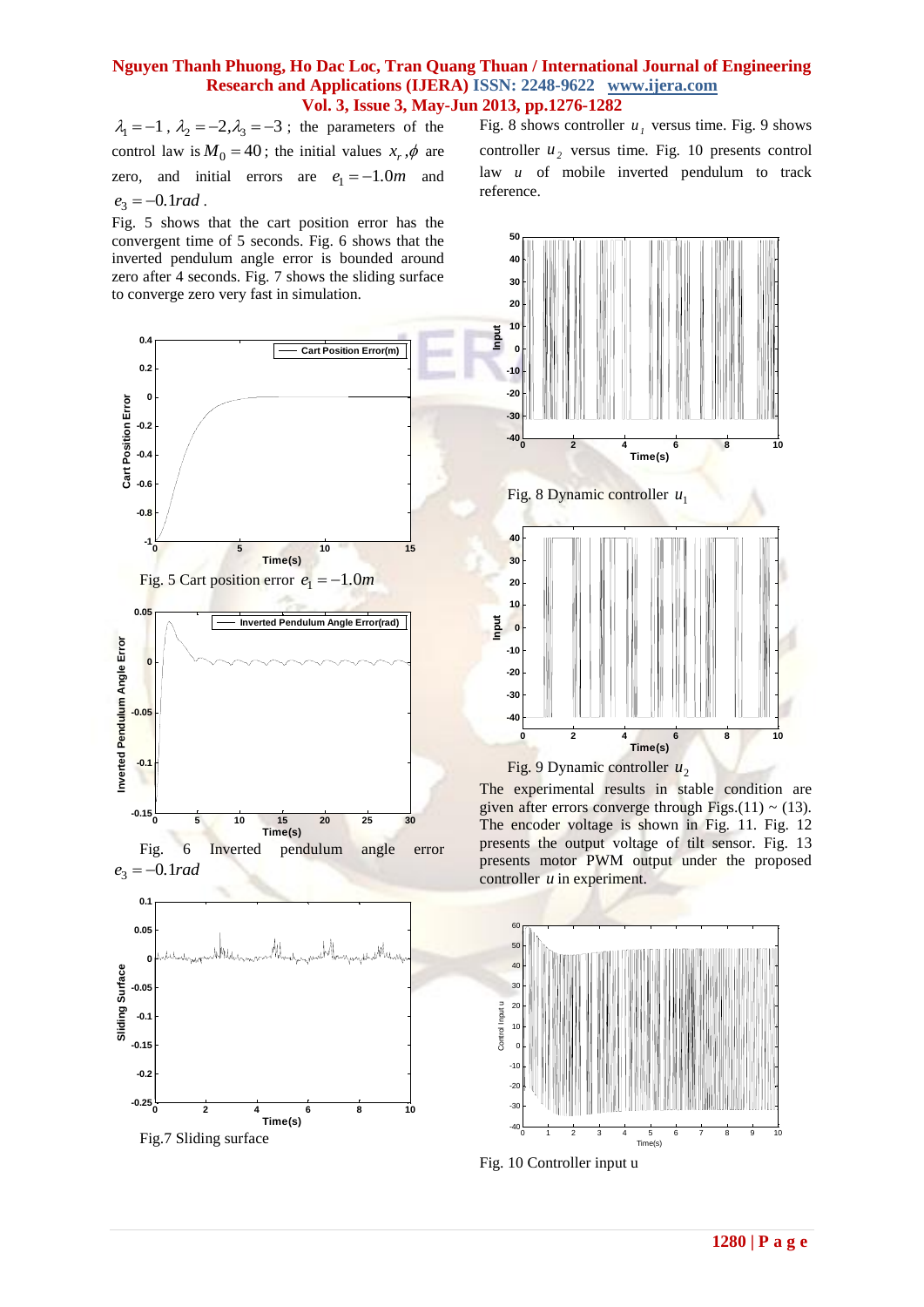# **Nguyen Thanh Phuong, Ho Dac Loc, Tran Quang Thuan / International Journal of Engineering Research and Applications (IJERA) ISSN: 2248-9622 www.ijera.com Vol. 3, Issue 3, May-Jun 2013, pp.1276-1282**<br> **REFERENCES**:





law

#### **6 Conclusion**

This paper presents a sliding mode tracking controller for the mobile inverted pendulum. The controller is developed based upon a class of nonlinear systems whose nonlinear part of the modeling can be linearly parameterized. The tracking errors are defined, and then the sliding surface is chosen in an explicit form using Ackermann's formula to guarantee that the tracking error converge to zero asymptotically.

The simulation and experimental results show that the proposed controller is applicable and implemented in the practical field.

## **REFERENCES:**

- [1] F. Grasser, A. D'Arrigo, S. Colombi and A. C. Rufer, JOE: a Mobile, Inverted Pendulum, IEEE Trans. Industrial Electronics, Vol. 49, No. 1(2002), pp. 107~114.
- [2] C.S. Chen and W.L. Chen: Robust Adaptive Sliding-mode Control Using Fuzzy Modeling for an Inverted-pendulum System, IEEE Trans. Industrial Electronics, Vol. 45, No. 2(1998), pp. 297~306.
- [3] S.J. Huang and C.L. Huang: Control of an Inverted Pendulum Using Grey Prediction Model, IEEE Trans. Industrial Applications, Vol. 36, No. 2(2000), pp. 452~458.
- [4] J. Ackermann and V. Utkin: Sliding Mode Control Design Based on Ackermann's Formula, IEEE Trans. Automatic Control, Vol. 43, No. 2(1998), pp. 234~237.
- [5] D. Necsulescu: Mechatronics, Prentice-Hall, Inc. (2002), pp. 57~60.
- [6] M.T. Kang: M.S. Thesis, Control for Mobile Inverted Pendulum Using Sliding Mode Technique, Pukyong National University, (2007).

#### **Appendix A**

| Nomenclature |  |
|--------------|--|

| Variable       | Description                                                                 | Units          |
|----------------|-----------------------------------------------------------------------------|----------------|
| V              | Motor voltage                                                               | V              |
| i              | Current armature                                                            | $\overline{A}$ |
| $\omega$       | Rotor angular velocity                                                      | rad/s          |
| $V_e$          | Back electromotive force<br>voltage                                         | V              |
| $K_{\rho}$     | Back<br>electromotive<br>voltage coefficient                                | Vs/rad         |
| $I_R$          | Inertia moment of<br>the<br>rotor                                           | $Kg \cdot m^2$ |
| $T_m$          | Magnetic torque of the<br>rotor                                             | Nm             |
| $K_m$          | Magnetic<br>torque<br>coefficient                                           | Nm/A           |
| T              | Load torque of the motor                                                    | Nm             |
| $K_f$          | <b>Viscous</b><br>frictional<br>coefficient of rotor shaft                  | Nms/rad        |
| $\overline{R}$ | Nominal rotor resistance                                                    | Ω              |
| H              | Nominal rotor inductance                                                    | H              |
| $x_c$          | Cart<br>position<br>perpendicular<br>the<br>to<br>wheel axis                | m              |
| $\varphi$      | Inverted pendulum angle                                                     | rad            |
| $\varphi_d$    | Desired<br>inverted<br>pendulum angle                                       | rad            |
| $\bm{I}$       | between<br>Distance<br>the<br>wheel axis<br>the<br>and<br>pendulum's center | m              |
| D              | Lateral distance between<br>two coaxial wheels                              | m              |